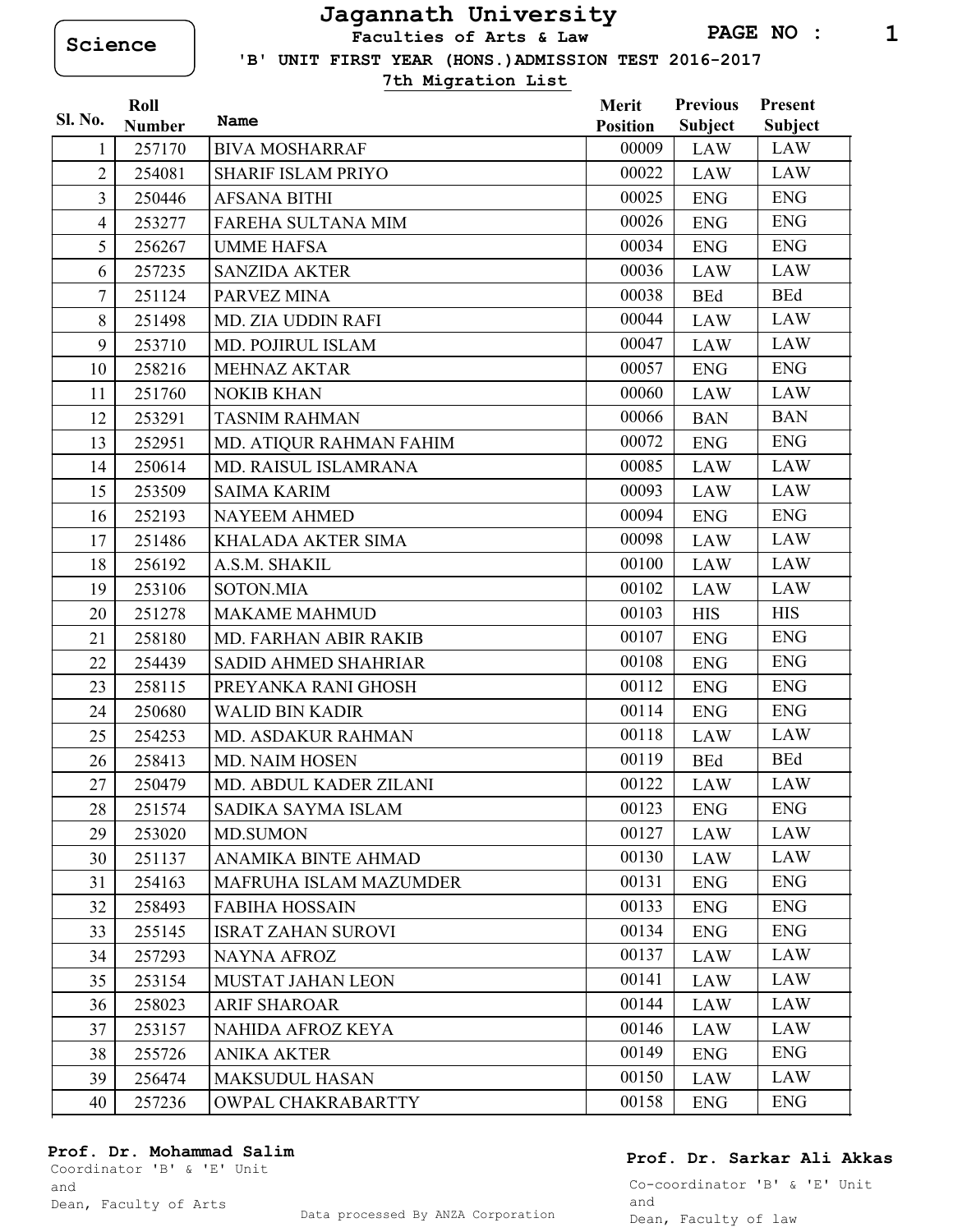**Science Faculties of Arts & Law**

 **'B' UNIT FIRST YEAR (HONS.)ADMISSION TEST 2016-2017**

**7th Migration List**

|                | Roll          |                              | Merit           | <b>Previous</b> | Present        |
|----------------|---------------|------------------------------|-----------------|-----------------|----------------|
| <b>Sl. No.</b> | <b>Number</b> | Name                         | <b>Position</b> | <b>Subject</b>  | <b>Subject</b> |
| 41             | 257595        | <b>TARIQUE MONOWAR</b>       | 00163           | <b>ENG</b>      | <b>ENG</b>     |
| 42             | 250470        | MD. RASHED BABU              | 00170           | <b>LAW</b>      | <b>LAW</b>     |
| 43             | 251690        | NISHAT TASNIM LIMA           | 00173           | <b>BEd</b>      | <b>BEd</b>     |
| 44             | 253704        | <b>SAFIQ SARKAR</b>          | 00178           | <b>BAN</b>      | <b>BAN</b>     |
| 45             | 250139        | <b>ISLAMUL HAQUE</b>         | 00182           | LAW             | LAW            |
| 46             | 257183        | <b>FIROZA AKTER</b>          | 00183           | <b>LAW</b>      | LAW            |
| 47             | 250476        | MD. MOTTASIN BILLAH          | 00184           | <b>BAN</b>      | <b>BAN</b>     |
| 48             | 253271        | <b>AMINUR ISLAM</b>          | 00192           | <b>LAW</b>      | <b>LAW</b>     |
| 49             | 251286        | MD. SUMON                    | 00198           | <b>BAN</b>      | <b>BAN</b>     |
| 50             | 255514        | <b>SAIDA SULTANA SRABON</b>  | 00205           | <b>LAW</b>      | LAW            |
| 51             | 256237        | <b>JASHIM UDDIN</b>          | 00206           | <b>LAW</b>      | LAW            |
| 52             | 252328        | MD. HAFIZAR RAHMAN           | 00225           | <b>HIS</b>      | <b>HIS</b>     |
| 53             | 251160        | MD. NAZMUL HAQUE             | 00229           | <b>LAW</b>      | <b>LAW</b>     |
| 54             | 252009        | <b>MD.SAZZAD HOSSAIN</b>     | 00230           | <b>LAW</b>      | LAW            |
| 55             | 257659        | <b>MEEM AFZA SIMEE</b>       | 00233           | <b>LAW</b>      | LAW            |
| 56             | 253190        | <b>MD. TANVIR RAHMAN</b>     | 00235           | <b>BAN</b>      | <b>BAN</b>     |
| 57             | 253193        | MD. NOOR-A-ALBIE RAHMAN APON | 00237           | <b>LAN</b>      | <b>LAW</b>     |
| 58             | 250318        | <b>AFIFA ASHRIN</b>          | 00240           | <b>BEd</b>      | <b>BEd</b>     |
| 59             | 250276        | <b>SAMIA ISLAM</b>           | 00243           | <b>LAN</b>      | <b>LAN</b>     |
| 60             | 251928        | A. S. M. NAFIS HOSSAIN SHAD  | 00245           | <b>LAN</b>      | <b>LAN</b>     |
| 61             | 251662        | <b>LIJA KABIR SWEETY</b>     | 00249           | <b>ENG</b>      | <b>ENG</b>     |
| 62             | 250981        | <b>MD. ABU RAYHAN</b>        | 00250           | <b>ENG</b>      | <b>ENG</b>     |
| 63             | 258154        | MD. RONI MIAH                | 00253           | <b>BEd</b>      | <b>BEd</b>     |
| 64             | 251497        | MD. MIZANUR RAHMAN HELAL     | 00258           | <b>BAN</b>      | <b>BAN</b>     |
| 65             | 253156        | <b>BITHIKA BALA</b>          | 00260           | <b>BAN</b>      | <b>BAN</b>     |
| 66             | 251716        | <b>MD.SUMON BHUIYAN</b>      | 00261           | <b>BAN</b>      | <b>BAN</b>     |
| 67             | 250505        | SHIHAB SHAHRIAR              | 00262           | <b>HIS</b>      | <b>HIS</b>     |
| 68             | 251213        | RAMANUJ CHAKRABARTY          | 00263           | <b>BAN</b>      | <b>BAN</b>     |
| 69             | 257063        | <b>TASFIA TALUKDER</b>       | 00265           | <b>ENG</b>      | <b>ENG</b>     |
| 70             | 251491        | <b>ANKAN BISWAS</b>          | 00266           | <b>ENG</b>      | <b>ENG</b>     |
| 71             | 253944        | MD. SANOUR HOSSAIN NAYEM     | 00267           | <b>ENG</b>      | <b>ENG</b>     |
| 72             | 253183        | <b>NOSIN NAWER</b>           | 00269           | <b>BEd</b>      | <b>BEd</b>     |
| 73             | 253021        | <b>ABU SUFIAN</b>            | 00271           | <b>LAN</b>      | <b>LAN</b>     |
| 74             | 250202        | MORSHED ALAM                 | 00276           | <b>BEd</b>      | <b>BEd</b>     |
| 75             | 254914        | <b>ABHISHEK BARUA</b>        | 00277           | <b>ENG</b>      | <b>ENG</b>     |
| 76             | 251506        | <b>UMME TAHMINA JYOTI</b>    | 00279           | <b>LAN</b>      | <b>LAN</b>     |
| 77             | 254019        | <b>TONMOY PANDIT</b>         | 00281           | <b>ENG</b>      | <b>ENG</b>     |
| 78             | 252195        | FATEHATUL JANNAT             | 00289           | <b>BEd</b>      | <b>BEd</b>     |
| 79             | 250529        | MONACHCHHIRA HADAYET         | 00291           | <b>ENG</b>      | <b>ENG</b>     |
| 80             | 258363        | TOFAYEL AHMED RAKIB          | 00292           | <b>LAN</b>      | <b>LAN</b>     |

### **Prof. Dr. Mohammad Salim**

Coordinator 'B' & 'E' Unit and

## **Prof. Dr. Sarkar Ali Akkas**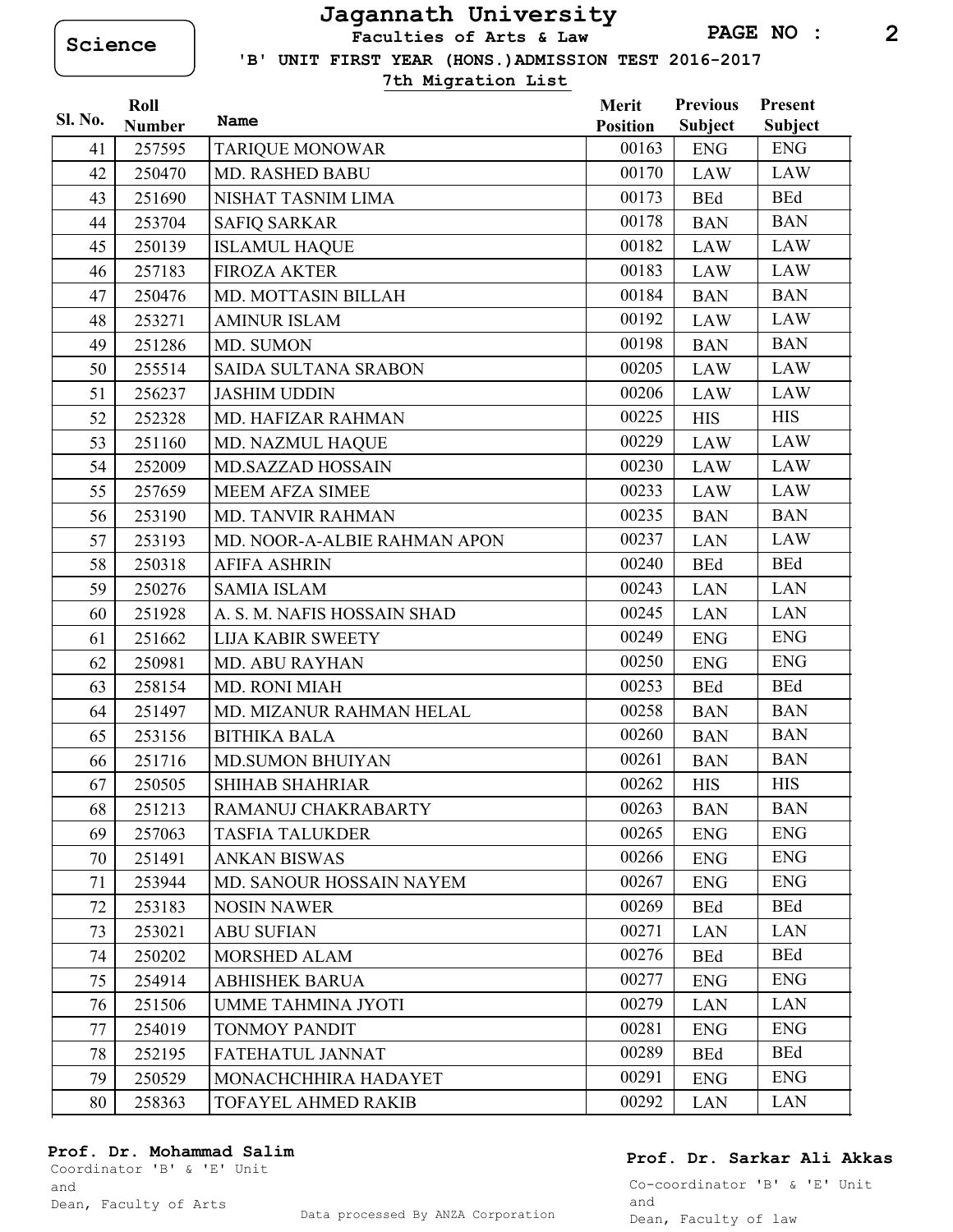**Science Faculties of Arts & Law**

 **'B' UNIT FIRST YEAR (HONS.)ADMISSION TEST 2016-2017**

**7th Migration List**

| <b>Sl. No.</b> | Roll          | Name                          | Merit           | <b>Previous</b> | Present        |
|----------------|---------------|-------------------------------|-----------------|-----------------|----------------|
|                | <b>Number</b> |                               | <b>Position</b> | <b>Subject</b>  | <b>Subject</b> |
| 81             | 250947        | <b>MANSURA ELAHI</b>          | 00303           | <b>BEd</b>      | <b>BEd</b>     |
| 82             | 258118        | <b>SABBIR ALI SHAH</b>        | 00304           | <b>ENG</b>      | <b>ENG</b>     |
| 83             | 253559        | MD. MOSHIUR RAHMAN            | 00305           | <b>LAN</b>      | <b>LAN</b>     |
| 84             | 257792        | AL-JUMMY SHARNALY             | 00310           | <b>ENG</b>      | <b>ENG</b>     |
| 85             | 257253        | <b>S M RUBEL</b>              | 00317           | PHI             | PHI            |
| 86             | 251074        | <b>ANJUMAN ARA SAETU</b>      | 00319           | PHI             | PHI            |
| 87             | 257161        | <b>NOVERA MAHZABIN</b>        | 00320           | <b>ENG</b>      | <b>ENG</b>     |
| 88             | 251255        | <b>SADIA SULTANA</b>          | 00321           | <b>ENG</b>      | <b>ENG</b>     |
| 89             | 252508        | <b>SADDAM HUSSAIN</b>         | 00322           | <b>BAN</b>      | <b>BAN</b>     |
| 90             | 257192        | <b>MD. RUHUL AMIN</b>         | 00329           | <b>BAN</b>      | <b>BAN</b>     |
| 91             | 250439        | <b>SAGAR BISWAS</b>           | 00335           | <b>ENG</b>      | <b>ENG</b>     |
| 92             | 250713        | <b>S.M. FAHMID ALAM RATUL</b> | 00344           | <b>BEd</b>      | <b>BEd</b>     |
| 93             | 258320        | <b>HABIBA KHANOM</b>          | 00345           | <b>BAN</b>      | <b>BAN</b>     |
| 94             | 257536        | <b>FOYSAL KHAN</b>            | 00349           | <b>HIS</b>      | <b>HIS</b>     |
| 95             | 252800        | <b>TISHA SAHA</b>             | 00350           | <b>ENG</b>      | <b>ENG</b>     |
| 96             | 253549        | <b>MD. OMAR FARUK</b>         | 00351           | <b>BEd</b>      | <b>BEd</b>     |
| 97             | 251738        | MYSHA MOMOTAJ ESHA            | 00352           | <b>LAN</b>      | <b>LAN</b>     |
| 98             | 253718        | <b>HIRA NONDY</b>             | 00357           | <b>HIS</b>      | <b>HIS</b>     |
| 99             | 252363        | MD. NAZMUL SHARKER            | 00364           | <b>ENG</b>      | <b>ENG</b>     |
| 100            | 255871        | <b>AFRINA AMRAN PRITUL</b>    | 00365           | <b>LAN</b>      | <b>LAN</b>     |
| 101            | 251997        | <b>SURYA PARVIN RIMI</b>      | 00366           | <b>BEd</b>      | <b>BEd</b>     |
| 102            | 254808        | MD. FAHIM SHAHARIAR           | 00367           | <b>LAN</b>      | <b>LAN</b>     |
| 103            | 250433        | MD. ARFANUR ISLAM LITON       | 00368           | PHI             | PHI            |
| 104            | 250295        | <b>MD. ABDUR ROB</b>          | 00369           | <b>HIS</b>      | <b>HIS</b>     |
| 105            | 255698        | <b>ILIAS AHMED</b>            | 00370           | <b>LAN</b>      | <b>LAN</b>     |
| 106            | 258345        | <b>LAILA NEGER LABONI</b>     | 00377           | <b>HIS</b>      | <b>HIS</b>     |
| 107            | 252504        | <b>ABU SUFIAN</b>             | 00378           | <b>LAN</b>      | <b>LAN</b>     |
| 108            | 254639        | <b>NAWRIN BASHAR</b>          | 00382           | <b>HIS</b>      | <b>HIS</b>     |
| 109            | 254107        | <b>RAJAT KANTI DAS</b>        | 00386           | <b>HIS</b>      | <b>HIS</b>     |
| 110            | 252239        | <b>MD SAYDUL</b>              | 00389           | <b>BEd</b>      | <b>BEd</b>     |
| 111            | 251842        | <b>CHAMELI BAIRAGI</b>        | 00391           | PHI             | PHI            |
| 112            | 258286        | F.M. NOWRUZZAMAN NION         | 00393           | <b>ENG</b>      | <b>ENG</b>     |
| 113            | 254714        | MD. SHAHIN MIA                | 00399           | <b>LAN</b>      | <b>LAN</b>     |
| 114            | 258247        | <b>ARIFUL ISLAM</b>           | 00400           | <b>LAN</b>      | <b>LAN</b>     |
| 115            | 257352        | MUJTANIBAH ZAHAN MASHRAKA     | 00404           | <b>BEd</b>      | <b>BEd</b>     |
| 116            | 250481        | <b>MD. TOUFIQ HASAN</b>       | 00408           | <b>LAN</b>      | LAN            |
| 117            | 252377        | <b>KAMAL HOSSAIN</b>          | 00409           | LAN             | <b>LAN</b>     |
| 118            | 250158        | MST. MAHBUBA ALAM             | 00410           | <b>BEd</b>      | <b>BEd</b>     |
| 119            | 255837        | MD. SHAMIUL AJIM              | 00418           | LAN             | <b>LAN</b>     |
| 120            | 252145        | <b>MD. ZIAUR RAHMAN</b>       | 00422           | IH              | IH             |

### **Prof. Dr. Mohammad Salim**

Coordinator 'B' & 'E' Unit and

**Prof. Dr. Sarkar Ali Akkas**